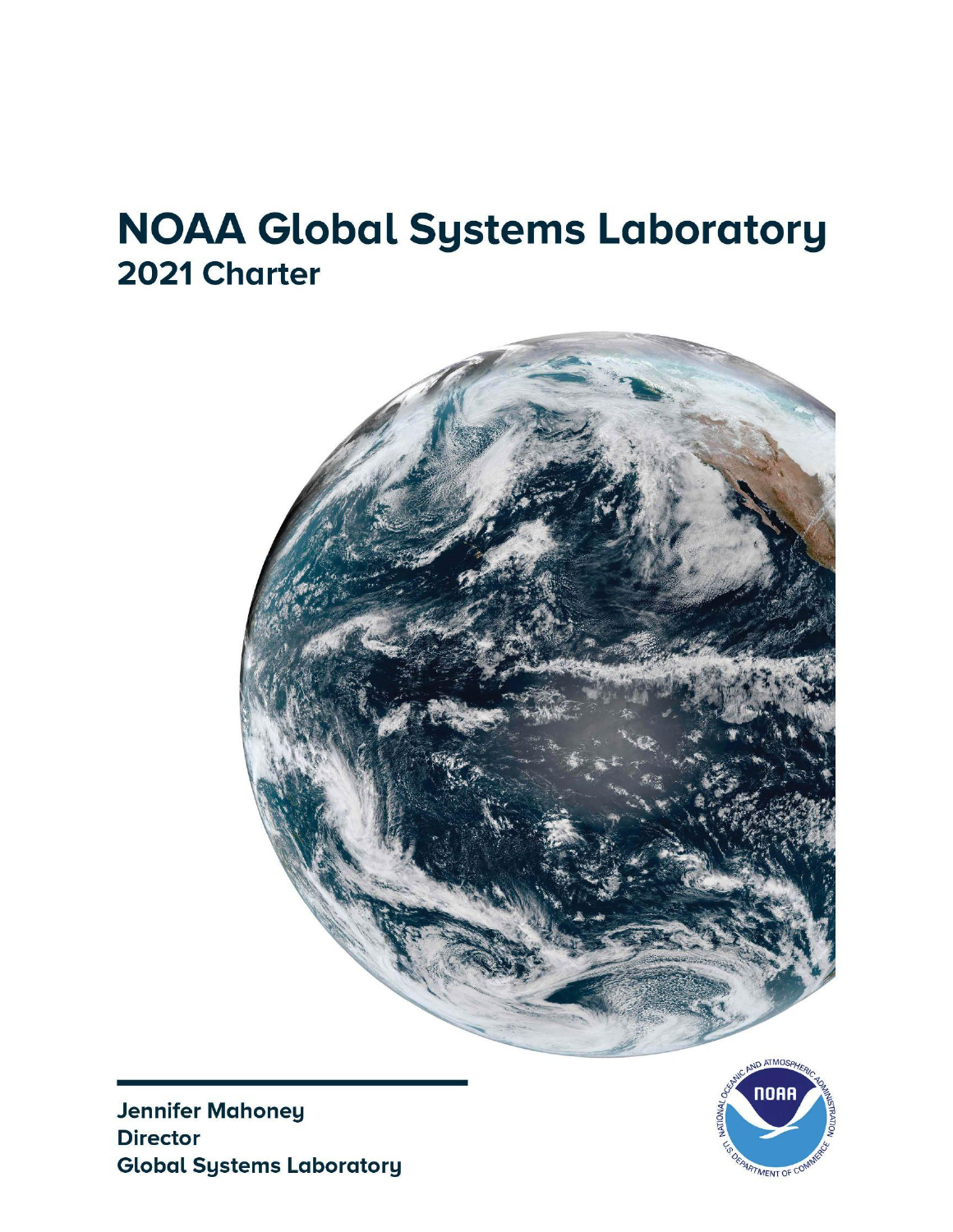# **NOAA/Global Systems Laboratory Charter**

325 Broadway – R/GSD, Boulder, CO 80305 / 303-497-6818 Jennifer.Mahoney@noaa.gov

# **Vision Statement**

"Forecast systems that deliver solutions"

# **Mission Statement**

Lead research and directed development through the transition of environmental data, models, products, tools, and services to support commerce, protect life and property and promote a scientifically literate public.

# **GSL Core Values**

- Science-Driven stewards of science
- Diversity committed to creating a diverse workforce
- Innovation encouraging new ideas, creativity, and future vision
- Inclusion interacting and collaborating with others to achieve our shared goals
- Public Service responsive to the public and society for the greater good
- Agility ability, and willingness to change as conditions and requirements change
- Excellence striving to be the best at what we do in our research and public service
- Integrity Adhering to moral and ethical principles

# **GSL Grand Scientific Challenge**

Provide actionable environmental information through the research and development of rapidly updating global storm-scale prediction and innovative decision support capabilities to reduce societal impacts from hazardous weather and other environmental phenomena.

# **Statutory Authority and/or Charge Under NOAA Strategic Plan**

GSL is aligned under Weather Research and Forecasting Innovation Act of 2017 15 U.S.C. § 8501, air chemistry and air quality research: Clean Air Act as amended, 42 U.S.C. §§ 7401-7431, Tsunami Warning, Education, and Research Act of 2017, Title V, 33 U.S.C. § 3201 note, NOAA's Weather-Ready Nation goal, and the NOAA Ocean and Atmospheric Science Education Program (33 USC 893a).

GSL's research specifically addresses several objectives of this guidance:

- Reduce loss of life, property, and disruption from high-impact events
- Improve transportation efficiency and safety
- Improve freshwater resource management
- Create a more productive and efficient economy through environmental information relevant to key sectors of the U.S. economy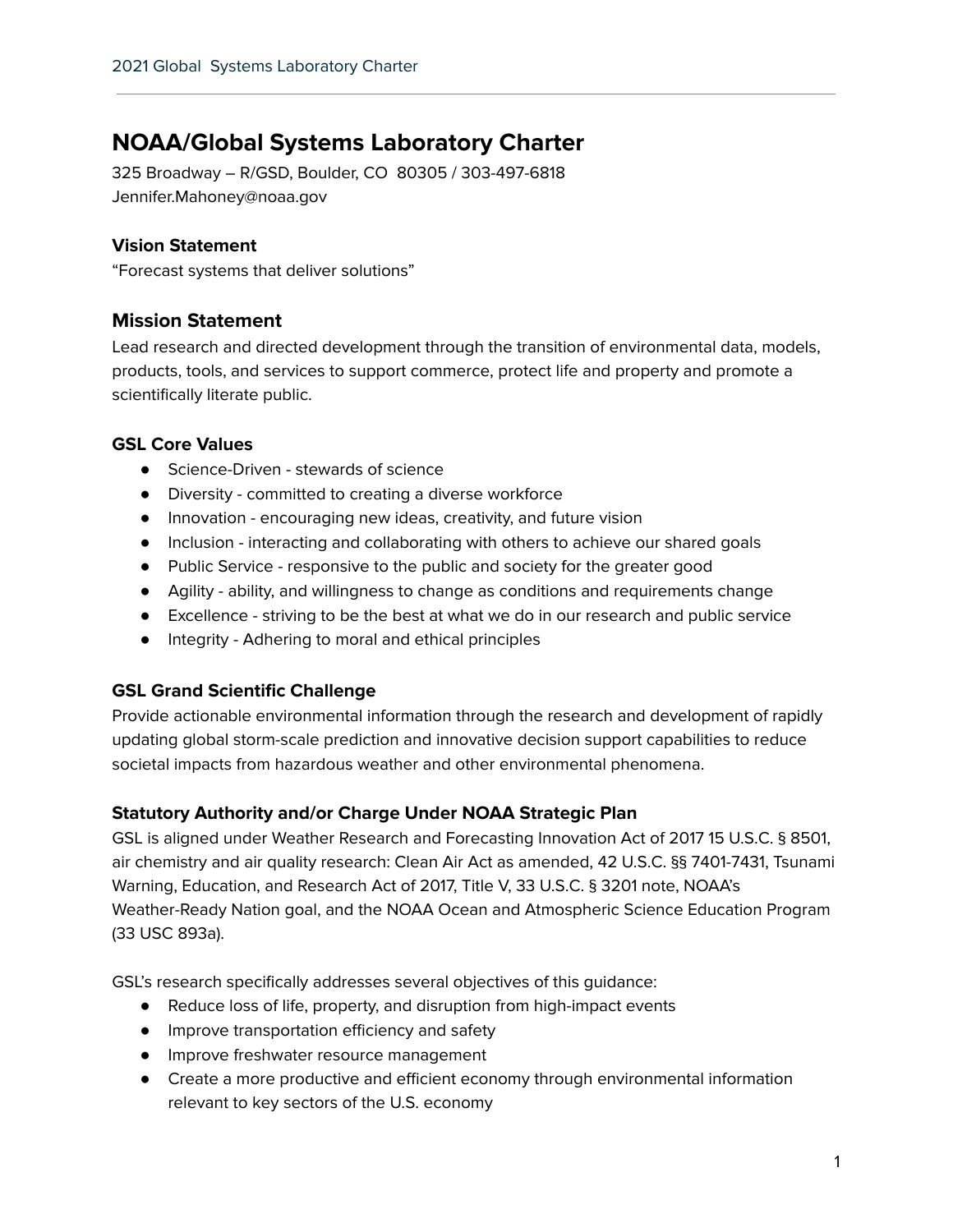- Advance air and water quality services to the public
- Improve public literacy in Science, Technology, Engineering, and Math (STEM)

GSL is also excited to partner with the upcoming Earth Prediction Innovation Center (EPIC) to fulfill the authorization in the National Integrated Drought Information System Reauthorization Act of 2018 (Public Law (P.L.) 115-423) to improve the transition of research into operations by creating a community global weather research modeling system.

GSL is aligned with the following organizational goals:

- DOC: Evolve the NWS to deliver better weather forecasts
- NOAA: Implement the Weather Act and Accelerate Research to Operations (R2O)
- OAR: Make Forecasts Better

# **Science Themes and Research Areas**

#### **Organizational Excellence**

GSL strives to advance its workforce scientifically, technically, and professionally. GSL is committed to increased diversity and inclusion as well as a strong foundation for succession planning and career growth. GSL hosts team-building and workshops, conducts annual retreats and employee satisfaction surveys, and provides leadership opportunities to early- and mid-career staff to contribute to GSL and develop professionally. GSL also values long-term research continuity across research areas. While GSL's Grand Challenge is a scientific and technical goal, a healthy [organization](https://gsl.noaa.gov/charts) invested in GSL's mission will enable the collaboration and innovation needed to achieve this goal.

# **Earth System Prediction**

GSL is a world leader in the development of storm-scale to global-scale weather prediction models. GSL research is aligned with [NOAA's](https://www.noaa.gov/) objectives to build a holistic understanding of the Earth system and an integrated environmental modeling system while contributing to the Unified Forecast System. Recent successes are NOAA's hourly-updating Rapid [Refresh](https://rapidrefresh.noaa.gov/) (RAP) and the [High-Resolution](https://rapidrefresh.noaa.gov/hrrr/) Rapid Refresh (HRRR) high-impact weather prediction models. The RAP and HRRR predict atmospheric variables relevant to severe weather, aviation weather, the wind energy industry, and fire weather.

# **Advanced Technologies**

GSL is a world leader in advancing new technologies and methods in computing, modeling, visualization, data access, and information delivery to support NOAA's Earth system prediction and decision support capabilities. GSL research includes using innovative numerical methods and software design that improve the performance, portability, and scientific accuracy of models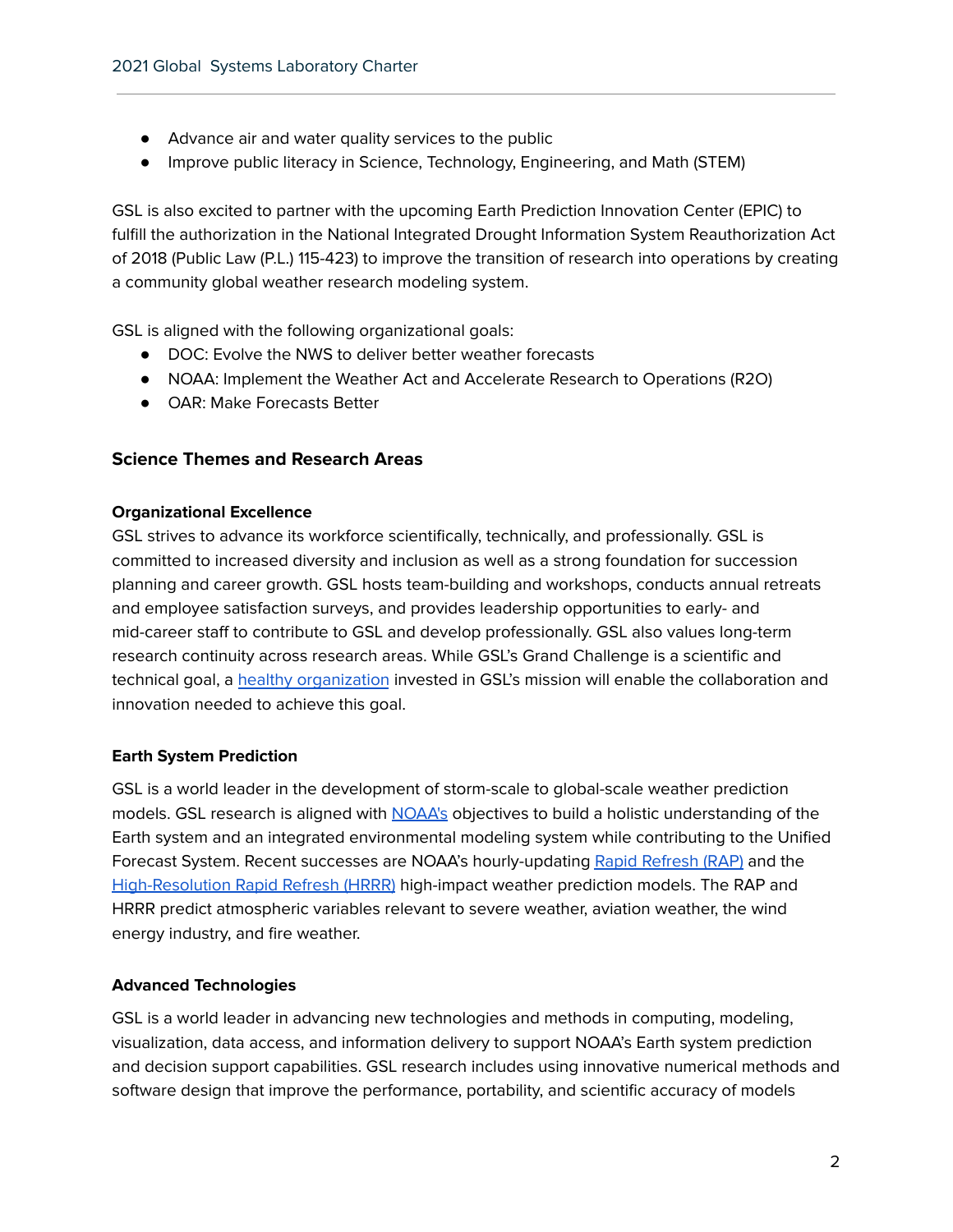running on next-generation exascale computers. The advanced computing efforts in GSL are the foundation of virtually all High-Performance Computing methods used in NOAA operations and research.

#### **Decision Support**

GSL's history was forged in developing tools that support the weather decision-making process. Decision support tool development began in the early 1980s with the Advanced Weather Interactive Processing System (AWIPS), and is continuing now with incremental deployments of GSL's Hazard [Services](https://esrl.noaa.gov/gsd/eds/hazardservices/) system to [NWS](https://www.weather.gov/) offices. Hazard [Services](https://esrl.noaa.gov/gsd/eds/hazardservices/) streamlines NWS watch, warning, and advisory-related services into one interface and can be customized for each office, region, or type of weather. Advancing decision support tools and technologies is a primary goal for GSL. Advanced technologies such as the IDSS (Integrated Decision Support System) Engine will provide better forecast uncertainty information for improved IDSS services for forecasters, emergency managers, and other core partners.

# **Products and Results**

Among the list of technologies such as numerical weather models, data assimilation techniques physics parameterizations, high-performance computing system tools, information systems, and decision support and verification systems that are transferred from GSL to operations or applications in NOAA, other agencies, and the private sector, include:

Earth System Prediction

- Regional: Rapid Refresh (RAP) and High-Resolution Rapid Refresh (HRRR) models, modeling for renewable energy
- Global models: GEFS-Aerosols, WRF-Chem
- Physics packages: Convection (Grell-Freitas), boundary layer, land surface
- Atmospheric Chemistry
- Data assimilation: Radar, satellite, surface, and other observations into forecast models
- Fire Weather and the grand precipitation challenge
- Model evaluation and verification

Decision Support

- Advanced Weather Information Processing System (AWIPS) Critical hardware, software, and science innovations for the Advanced Weather Information Processing System (AWIPS)
- Hazard Services
- Data processing: Meteorological Assimilation Data Ingest System (MADIS), Advanced Quantitative Precipitation Information System
- Assessments and Verification

Advanced Technologies

- High-performance computing science
- Machine Learning/Artificial Intelligence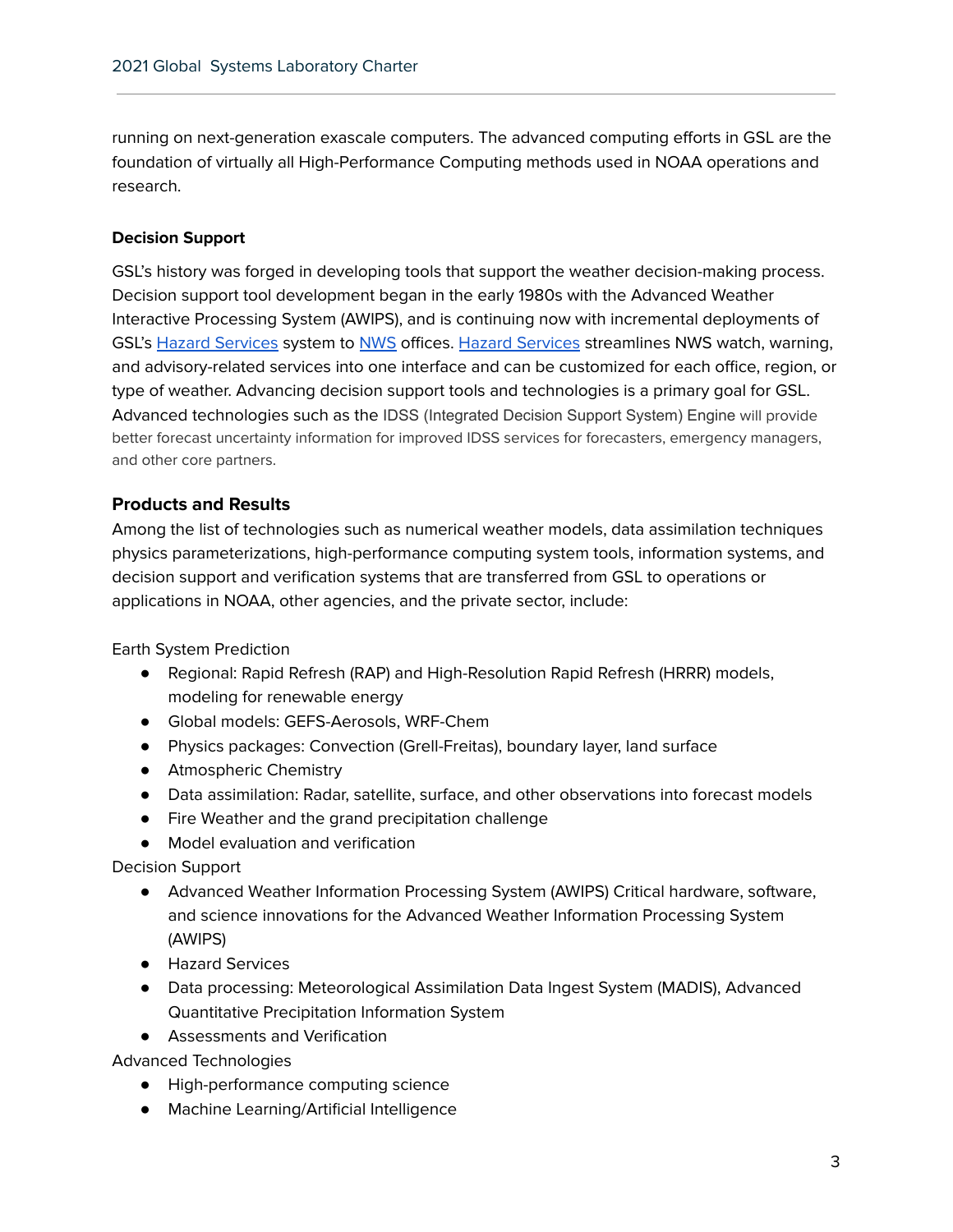● Science On a Sphere suite of tools

#### **Customers**

As one of NOAA's premier research laboratories, the GSL enables operational weather forecasters to produce the best forecasts using state-of-the-art technology that incorporates the latest science. GSL has a history of successfully transitioning research into advanced products and services for operations. GSL values its strong relationships with the following organizations:

- National Weather Service (NWS) researchers and forecasters
- NOAA Research laboratories
- NOAA National Centers for Environmental Prediction
- Federal Aviation Administration (FAA)
- National Center for Atmospheric Research (NCAR)
- University of Colorado and the Cooperative Institute for Research in Environmental Sciences (CIRES)
- Colorado State University and the Cooperative Institute for Research in the Atmosphere (CIRA)
- Joint Center for Satellite Data Assimilation (JCSDA)
- NOAA testbeds: Developmental Testbed Center (DTC), Hazardous Weather Testbed (HWT), and Hydrometeorology Testbed (HMT)
- Private sector

# **Future Directions**

Invest in people, partnerships, and organizational performance.

- Balance portfolio funding toward long-term research and short-term development.
- Build collaboration across the laboratory.
- Champion a healthy organizational environment.
- Develop plans for career growth and succession of employees.
- Modernize the Information Technology infrastructure.
- Nurture, develop and expand strategic partnerships.

Develop state-of-the-art Earth-system prediction capabilities.

- Advance data assimilation concepts and techniques.
- Advance research of physical and atmospheric composition processes in Earth-system models that affect such things as air quality, human health, and weather systems.
- Research and develop short-range to subseasonal prediction capabilities.
- Develop leading-edge forecast verification and validation techniques and tools.
- Develop next-generation Earth-system models in concert with advances in high-performance computing technologies.